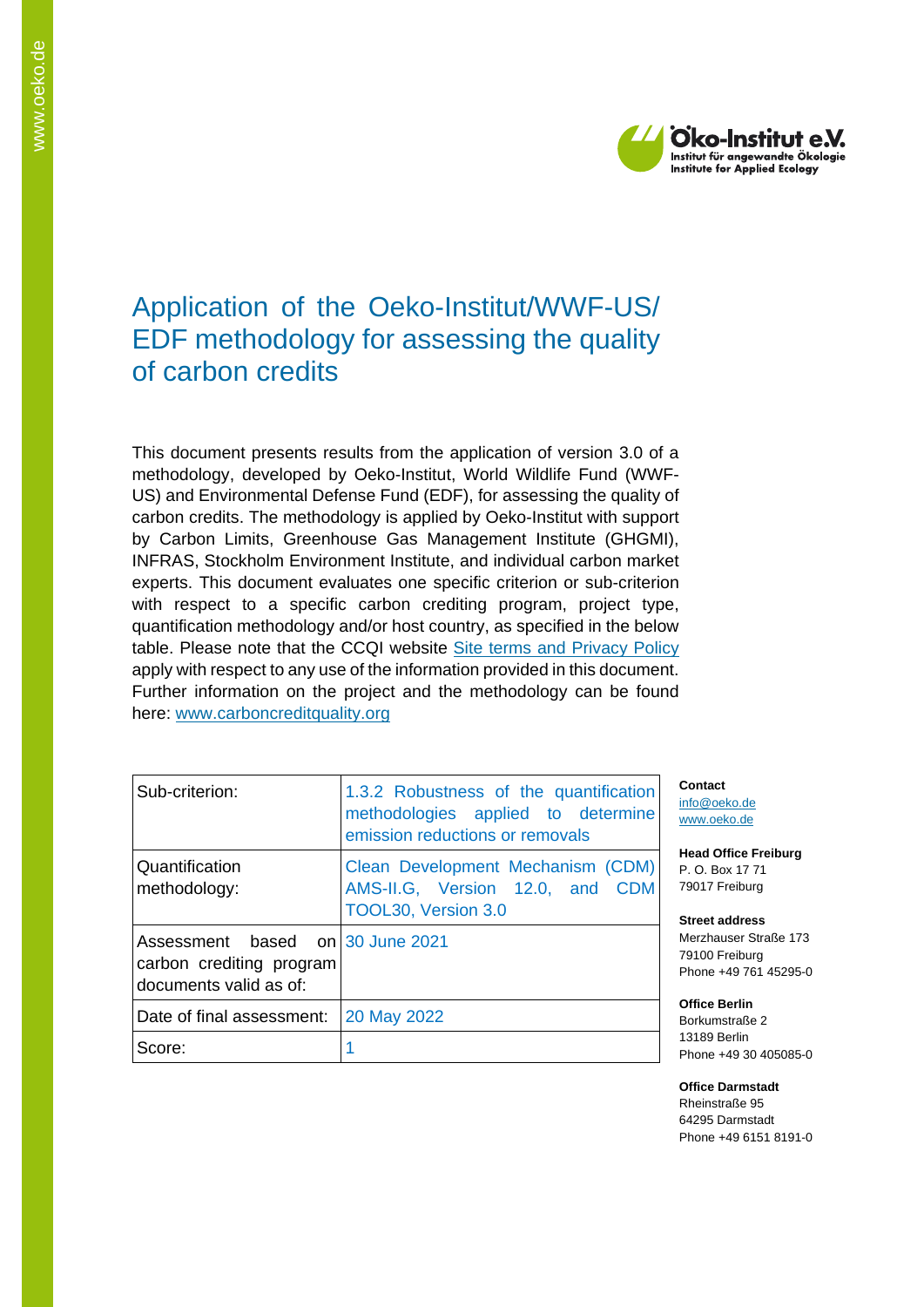# **Assessment**

# **Relevant scoring methodology provisions**

The methodology assesses the robustness of the quantification methodologies applied by the carbon crediting program to determine emission reductions or removals. The assessment of the quantification methodologies considers the degree of conservativeness in the light of the uncertainty of the emission reductions or removals. The assessment is based on the likelihood that the emission reductions or removals are under-estimated, estimated accurately, or over-estimated, as follows (see further details in the methodology):

| <b>Assessment outcome</b>                                                                                                                                                                                                                                                                                                                              | <b>Score</b>   |
|--------------------------------------------------------------------------------------------------------------------------------------------------------------------------------------------------------------------------------------------------------------------------------------------------------------------------------------------------------|----------------|
| It is very likely (i.e., a probability of more than 90%) that the emission reductions or<br>removals are underestimated, taking into account the uncertainty in quantifying the<br>emission reductions or removals                                                                                                                                     | 5              |
| It is likely (i.e., a probability of more than 66%) that the emission reductions or removals<br>are underestimated, taking into account the uncertainty in quantifying the emission<br>reductions or removals<br><b>OR</b>                                                                                                                             | 4              |
| The emission reductions or removals are likely to be estimated accurately (i.e., there is<br>about the same probability that they are underestimated or overestimated) and<br>uncertainty in the estimates of the emission reductions or removals is low (i.e., up to<br>$±10\%)$                                                                      |                |
| The emission reductions or removals are likely to be estimated accurately (i.e., there is<br>about the same probability that they are underestimated or overestimated) but there is<br>medium to high uncertainty (i.e., $\pm$ 10-50%) in the estimates of the emission reductions or<br>removals<br>OR.                                               | 3              |
| It is likely (i.e., a probability of more than 66%) or very likely (i.e., a probability of more<br>than 90%) that the emission reductions or removals are overestimated, taking into<br>account the uncertainty in quantifying the emission reductions or removals, but the<br>degree of overestimation is likely to be low (i.e., up to $\pm 10\%$ )  |                |
| The emission reductions or removals are likely to be estimated accurately (i.e., there is<br>about the same probability that they are underestimated or overestimated) but there is<br>very high uncertainty (i.e., larger than ±50%) in the estimates of the emission reductions<br>or removals<br><b>OR</b>                                          | $\overline{2}$ |
| It is likely (i.e., a probability of more than 66%) or very likely (i.e., a probability of more<br>than 90%) that the emission reductions or removals are overestimated, taking into<br>account the uncertainty in quantifying the emission reductions or removals, and the<br>degree of overestimation is likely to be medium $(\pm 10-30\%)$         |                |
| It is likely (i.e., a probability of more than 66%) or very likely (i.e., a probability of more<br>than 90%) that the emission reductions or removals are overestimated, taking into<br>account the uncertainty in quantifying the emission reductions or removals, and the<br>degree of overestimation is likely to be large (i.e., larger than ±30%) | 1              |

# **Information sources considered**

CDM quantification methodologies and documents:

1 CDM AMS-II.G, Version 12.0. Small-scale methodology for energy efficiency measures in thermal applications of non-renewable biomass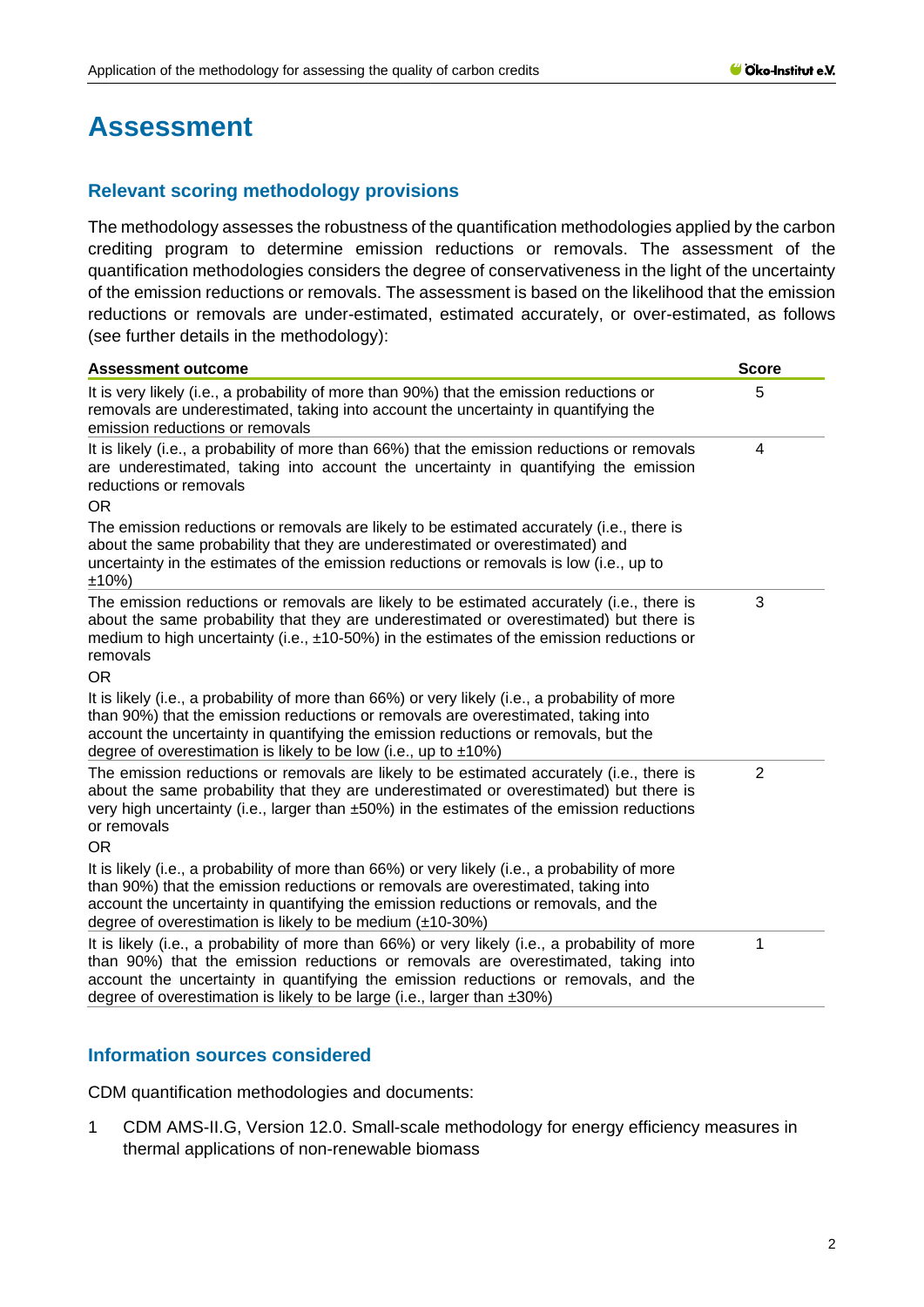- 2 CDM TOOL30, Version 03.0. Methodological tool for the calculation of the fraction of nonrenewable biomass.
- 3 CDM Concept Note CDM-MP85-A07. Analysis and options regarding caps used in AMS-I.E, AMS-II.G and TOOL30 Version 01.0

Further literature:

- 4 Gold Standard (2016) "Guidebook to Gold Standard and CDM Methodologies for Improved Cookstove Projects", Version 1.0
- 5 Cames et al. (2016), Öko-Institut "How additional is the Clean Development Mechanism?"
- 6 Shishlov, Bellassen (2015) "Review of the experience with monitoring uncertainty requirements in the Clean Development Mechanism.", Climate Policy, published online: 04 June 2015
- 7 Bailis et al. (2015) "The carbon footprint of traditional wood fuels.", Nature Climate Change, published online: 19 January 2015
- 8 Bailis et al. (2020), Ci-Dev "Fraction of the non-renewable biomass in emission crediting in clean and efficient cooking projects.", Word Bank Group, published online: September 2020.
- 9 IPCC 2006 Guidelines "Emission factors for the combustion of fuels for energy generation in the residential sector"

Original references for issues raised on  $f_{NRB}$  in the above documents:

- 10 Statistical Balances, International Energy Agency, 2012;<http://www.iea.org/stats/index.asp>
- 11 Rogner et al. in Climate Change 2007: Mitigation of Climate Change (eds Metz, B. et al.) 95– 116 (IPCC, Cambridge Univ. Press, 2007).
- 12 de Miranda et al. (2013), de Miranda Carneiro, R.; Bailis, R. & de Oliveira Vilela, A. (2013). "Cogenerating electricity from charcoaling: A promising new advanced technology.", Energy for Sustainable Development, 17 (2), pp. 171-176.

Original references for issues raised on accuracy and uncertainty in Source (2), pages 135-136:

- 13 Abeliotis & Pakula (2013) "Reducing health impacts of biomass burning for cooking."
- 14 Lee et al. (2013), Lee, C. M.; Chandler, C.; Lazarus, M. & Johnson Francis X. (2013). "Assessing the Climate Impacts of Cookstove Projects: Issues in Emissions Accounting." Available at [https://www.](https://www/)seiinternational.org/mediamanager/documents/Publications/Climate/sei-wp-2013-01-cookstovescarbon-markets.pdf
- 15 Johnson et al. (2010), Johnson, M.; Edwards, R. & Masera, O. (2010). "Improved stove programs need robust methods to estimate carbon offsets."
- 16 Berrueta et al (2008): Berrueta, V., Edwards, R. & Masera, O. (2008). Energy performance of wood-burning cookstoves in Michoacan, Mexico. Renewable Energy, 33(6), pp. 859–870.

References for issues raised on behavioral patterns: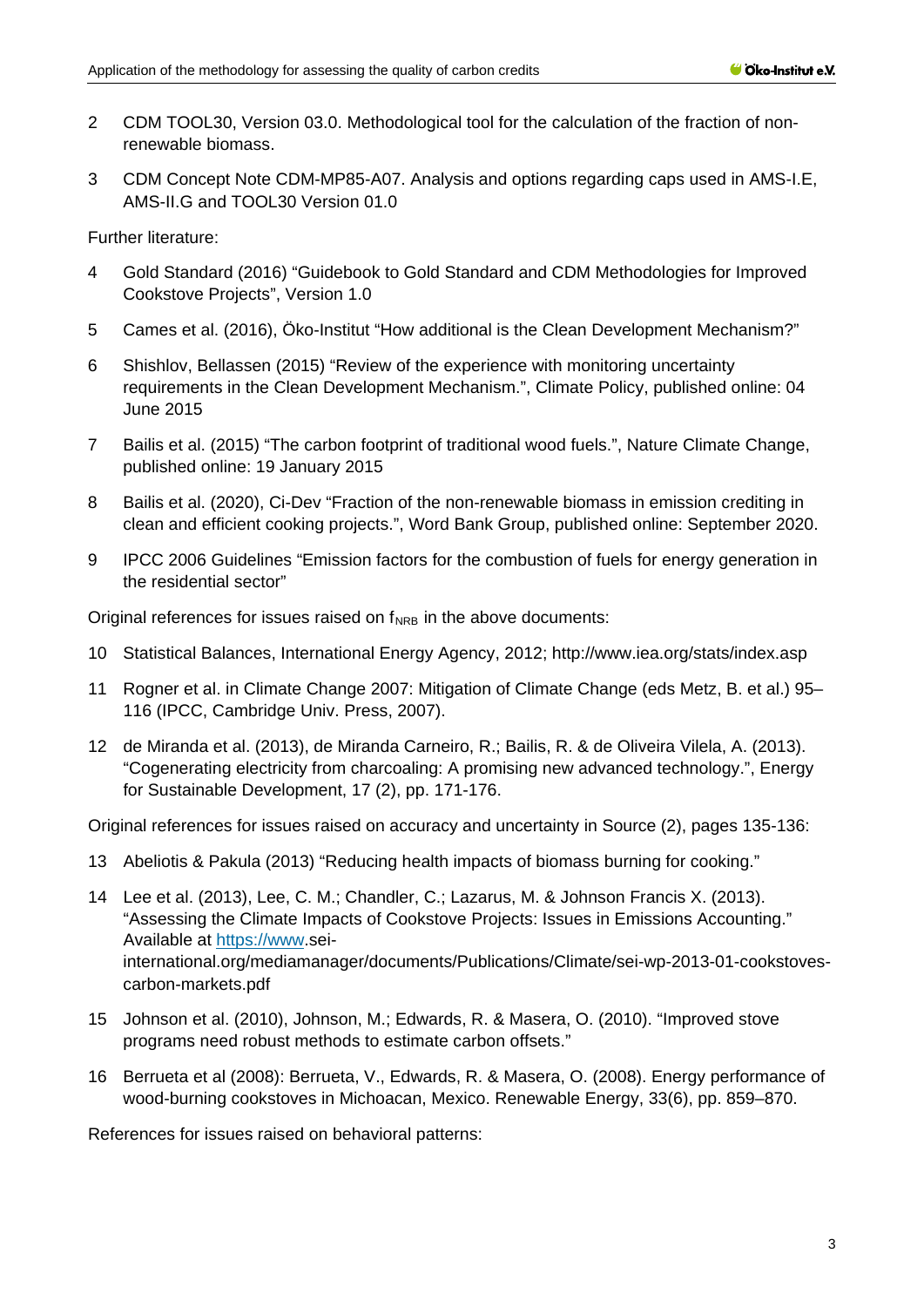- 17 Hanna et al (2016), Hanna, R., E. Duflo, and M. Greenstone, 2016 "Up in Smoke: The Influence of Household Behavior on the Long-Run Impact of Improved Cooking Stoves.", Am. Econ. J. Econ. Policy, 8, 80–114, [https://doi.org/10.1257/pol.20140008.](https://doi.org/10.1257/pol.20140008)
- 18 Wathore et al. (2017), Wathore, R., K. Mortimer, and A. P. Grieshop, 2017 "In-Use Emissions and Estimated Impacts of Traditional, Natural- and Forced-Draft Cookstoves in Rural Malawi.", Environ. Sci. Technol., 51, 1929–1938, [https://doi.org/10.1021/acs.est.6b05557.](https://doi.org/10.1021/acs.est.6b05557)
- 19 Patange et al. (2015), Patange, O. S., and Coauthors, 2015 "Reductions in Indoor Black Carbon Concentrations from Improved Biomass Stoves in Rural India.", Environ. Sci. Technol., 49, 4749–4756, [https://doi.org/10.1021/es506208x.](https://doi.org/10.1021/es506208x)
- 20 Aung et al. (2016), Aung, T. W., G. Jain, K. Sethuraman, J. Baumgartner, C. Reynolds, A. P. Grieshop, J. D. Marshall, and M. Brauer, 2016 "Health and Climate-Relevant Pollutant Concentrations from a Carbon-Finance Approved Cookstove Intervention in Rural India.", Environ. Sci. Technol., 50, 7228–7238, [https://doi.org/10.1021/acs.est.5b06208.](https://doi.org/10.1021/acs.est.5b06208)
- 21 Schilmann et al. (2019), Schilmann, A., and Coauthors, 2019 "A follow-up study after an improved cookstove intervention in 17 rural Mexico: Estimation of household energy use and chronic PM2.5 exposure.", Environ. Int., 18 131, 105013, <https://doi.org/10.1016/j.envint.2019.105013>
- 22 Shankar et al. (2014), Shankar, A., and Coauthors, 2014 "Maximizing the benefits of improved cookstoves: moving from acquisition to correct and consistent use.", Glob. Heal. Sci. Pract., 2, 268–274, [https://doi.org/10.9745/GHSP-D-14-00060.](https://doi.org/10.9745/GHSP-D-14-00060)

References for issues raised on the wood to charcoal conversion factor:

23 Revised IPCC Guidelines for National Greenhouse Gas Inventories Reference Manual (1996): Energy Chapter, page I.46,<https://www.ipcc-nggip.iges.or.jp/public/gl/guidelin/ch1ref3.pdf> .

References for issues raised on default factor:

24 CDM Information Note (CDM-SSCWG42-A05). Rationale for default factors used in AMS-I.E and AMS II.G Version 1.0. Available at [https://cdm.unfccc.int/Panels/ssc\\_wg/meetings/ssc\\_2013.html#42](https://cdm.unfccc.int/Panels/ssc_wg/meetings/ssc_2013.html#42)

## **Assessment outcome**

The quantification method of methodology CDM AMS-II.G, Version 12.0, applied in combination with CDM TOOL30, Version 03.0, is assigned a score of 1. This assessment also applies to earlier versions of the methodology.

## **Justification of assessment**

#### **Project Type**

This assessment refers to the following project type:

"Distribution of energy efficient fuel wood or charcoal cookstoves to households or institutions (e.g. schools), thereby replacing the use of less energy efficient fuel wood or charcoal cookstoves."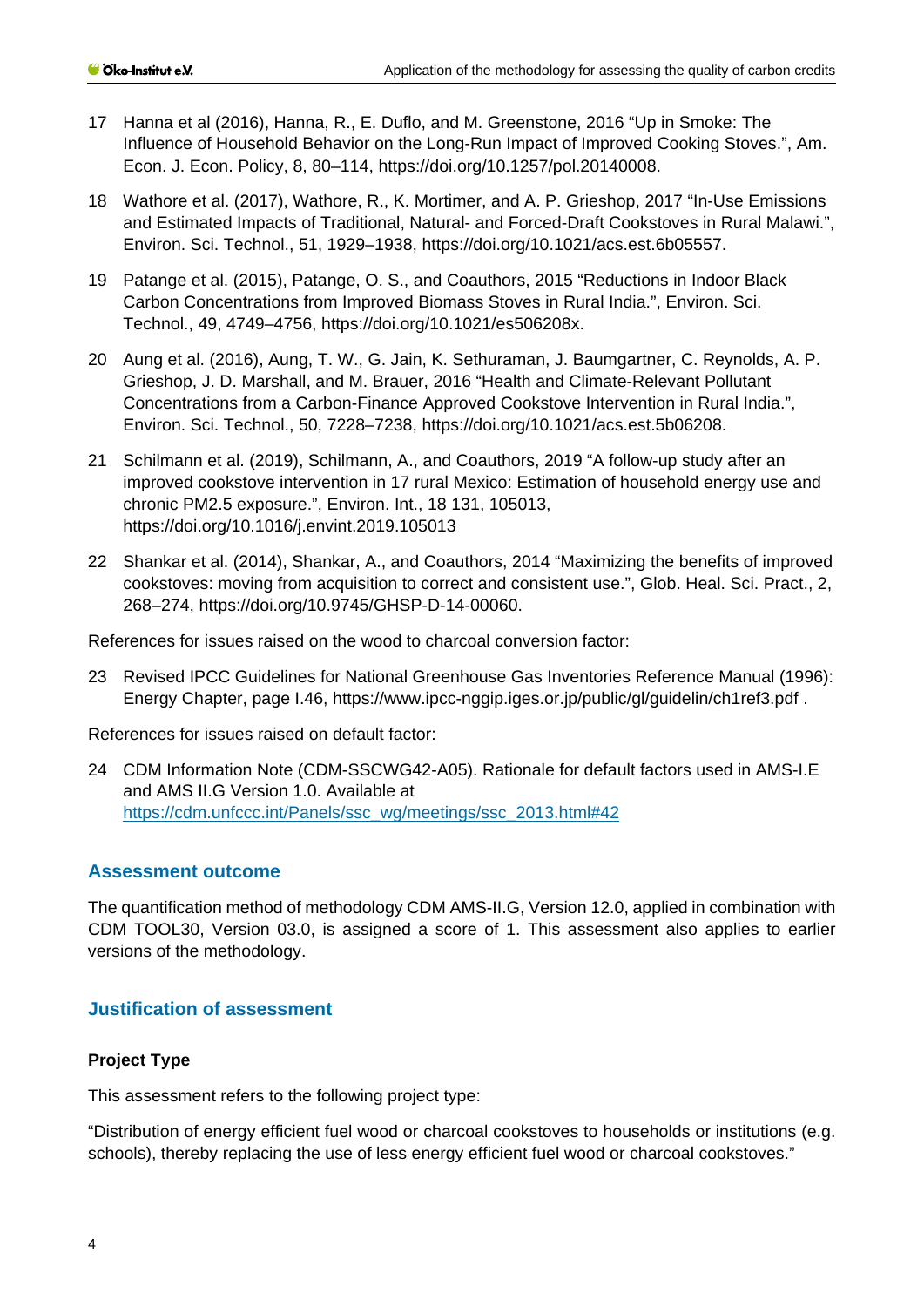This is within the scope of the quantification methodology, which is applicable to the "introduction of efficient thermal energy generation units utilizing non-renewable biomass (e.g. complete replacement of existing biomass-fired cookstoves or ovens or dryers with more efficient appliances), or retrofitting of existing units reducing the use of non-renewable biomass for combustion" (Source 1).

Projects involving wood cookstoves are likely to occur in mainly rural areas, in households that cannot afford to buy any other type of solid fuel (e.g., charcoal, which is easier to handle) and thus rely on the collection of wood from the surrounding areas. In some cases, however, rural households might also use charcoal, but this is less common. This means that the baseline scenario would be cooking with wood or charcoal. Solar and biogas cookers replacing non-renewable biomass cooks stoves are covered instead by the methodology AMS-I.E, which concerns switching fuels.

Any other type of fuel displaced, apart from wood or charcoal, is therefore not part of this assessment or project type covered by AMS-II.G. In the case of urban households that use LPG, switching from this fuel to non-renewable biomass could increase emissions and this type of switch is unlikely to happen. The methodology is not applicable to this type of user. This highlights the importance of rigorous assessment of methodology applicability, which is required under the CDM.[1](#page-4-0)

Also, another important consideration is the local context in which the project is implemented – and particularly the level of exposure to indoor air pollutants and the resulting burden on public health. While this is very high in some geographic locations, the methodology does not differentiate among countries. The countries that experience the highest levels of exposure to household air pollutants, and that are thus in the greatest need for projects that will alleviate the current burden on public health, such as efficient cookstove projects that effectively reduce the volume of indoor emissions from cooking, are identified by Bailis et al. (Source 7) to be:

- Africa: Chad, DR Congo, Cote d´Ivoire, Guinea, Guinea-Bissau, Liberia, Mozambique, Sierra Leone, Tanzania, Zambia, Zimbabwe, Cameroon, Central African Republic, Malawi, Mali, Niger, Timor-Leste, Kenya, Uganda, Ethiopia, Lesotho, Somalia, Togo, Burkina Faso, Burundi, Gambia, Eritrea, Rwanda, Sudan, Madagascar, and Benin.
- Asia: Pakistan, Bangladesh, Bhutan, Nepal, Indonesia, Laos, Myanmar, and Cambodia.
- Americas: Haiti.

The health benefits from indoor emission reductions resulting from the adoption of efficient cookstoves are therefore more significant in countries with the highest global burden of disease from exposure to household air pollutants (HAP), although the emission reductions of the project are based on the same parameters in any location.

## **Focus of assessment**

The focus of this assessment is the emission reduction determination in Equations 1 and 2 of the CDM methodology and tool, in particular the specific elements that potentially introduce uncertainty. These elements are the amount of **wood saved**, the **emission factor based on fossil fuels**, and the f**raction of non-renewable biomass**, all of which are used in the calculation of the emission

<span id="page-4-0"></span><sup>1</sup> For example, the Validation and Verification Standard for CDM project activities requires that, "The DOE shall validate that the selected methodologies…are applicable to the proposed CDM project activity… The DOE shall determine whether the selected methodologies…apply to the proposed CDM project activity and was correctly applied with respect to the following: (a) Project boundary; (b) Baseline identification; (c) Algorithms and/or formulae used to determine emission reductions; (d) Additionality; (e) Monitoring methodology."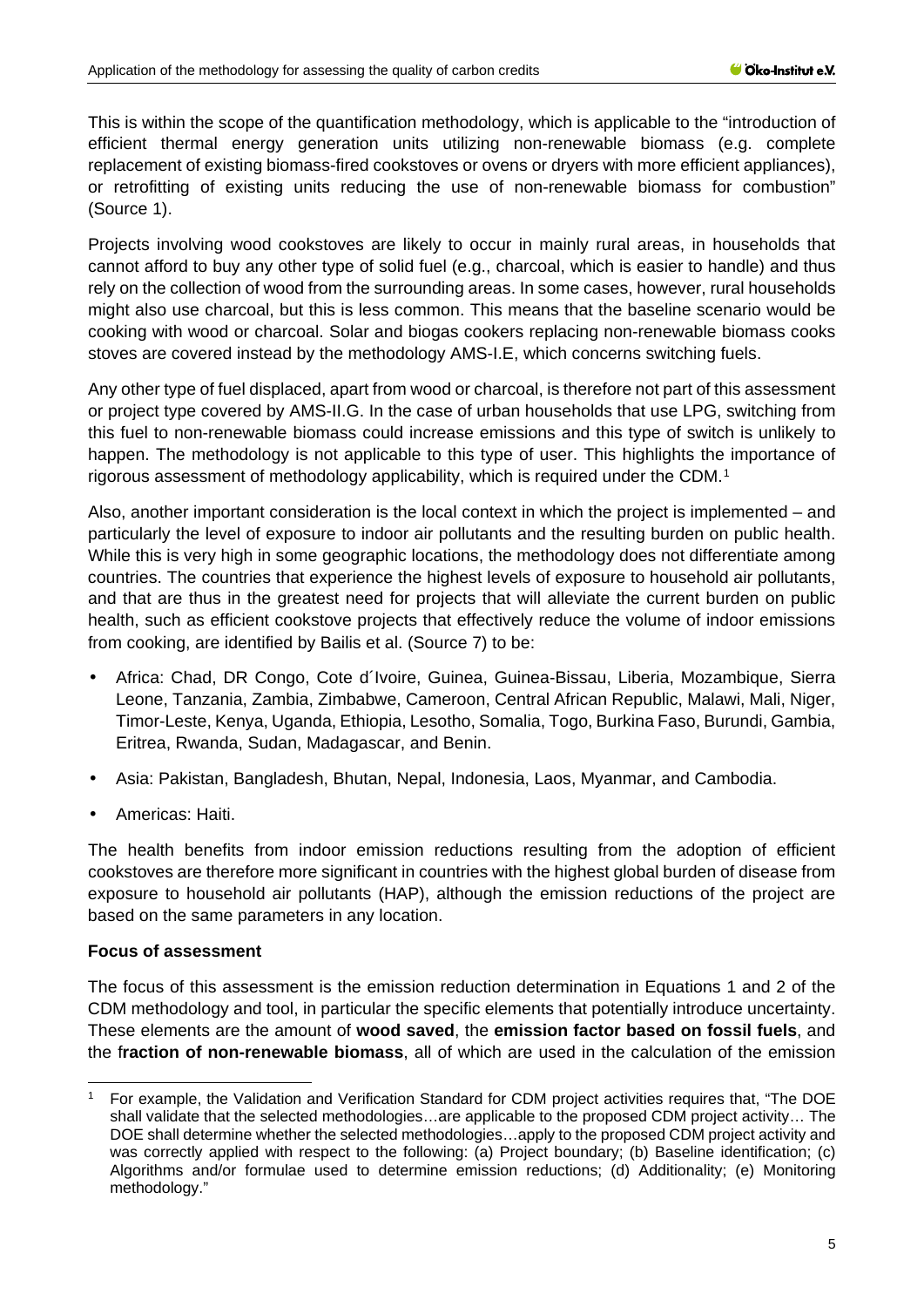reductions from improved stove projects. Figure 1 below shows the main elements of the quantification of emission reductions, most of which play a key role in the potential for the methodology to result in an under- or overestimation of emissions reductions.



Where:

- The **wood fuel savings** are quantified by one of the three approaches described in Equations 4-9 in pages 9-11 of the methodology (i.e., Water Boiling Test (WBT), Controlled Cooking Test (CCT) and Kitchen Performance Test (KPT)).
- The **emission factor (EF)** is based on displaced fossil fuels and may be calculated specifically for the project or a taken from the list of regional default values.
- t, The **fraction of non-renewable biomass (f<sub>NRB</sub>)**, based on CDM TOOL30, may be calculated using area-specific data or taken from the default value of 30%.
- The **net calorific value (NCV)** of the non-renewable wood substituted is taken from the IPCC default values for the combustion of wood in the residential sector (0.0156 TJ/t) or the measured NCV value for projects using briquettes as fuel, as stated in page 24 of the methodology.
- **Other project parameters**, included in Equation 2 on page 7 of the CDM AMS-II.G Version 12.0 methodology, are: number of devices, proportion of installed devices that are operational, and adjustment factor for the continuation of use of pre-project devices.

## **Elements potentially overestimating emission reductions**

It is very likely for the following elements to have a systematic bias toward overestimation of project emission reductions under the AMS-II.G:

# *OE1. Fraction of non-renewable biomass (f<sub>NRB</sub>)*

The fraction of non-renewable biomass ( $f_{\text{NRB}}$ ) is the share of non-renewable wood in the total quantity of wood consumption for the country, region or project area, as described by in the CDM TOOL30.

This fraction has been estimated at different spatial levels. For example, at a global level, the f<sub>NRB</sub> is estimated by the 4<sup>th</sup> assessment of the Intergovernmental Panel on Climate Change (IPCC) to be 10% (Sources 10 and 11), while Bailis et al. (Source 7) estimated country specific values between 27% and 34%, and Miranda et al. (Source 12) between 20% to 30%. By contrast, the median  $f_{\text{NRB}}$ used by 305 carbon market projects in 45 countries, as surveyed by Bailis et al. (Source 7) was 90%. Moreover, the  $f_{NRB}$  used by more than 85% of the 97 programs of activities (PoAs) in the CDM pipeline is above 80%. Out of these 97, only 3 reported  $f_{NRB}$  values below 60% (Source 3). In addition, the f<sub>NRB</sub> used in the vast majority of 186 monitoring reports from 10 project activities and 39 PoAs reviewed by the CDM is above 80%, with the highest value being 100% in Bangladesh (Source 3). None of the  $f_{NRB}$  values were below 60% (Source 3). This is because the calculation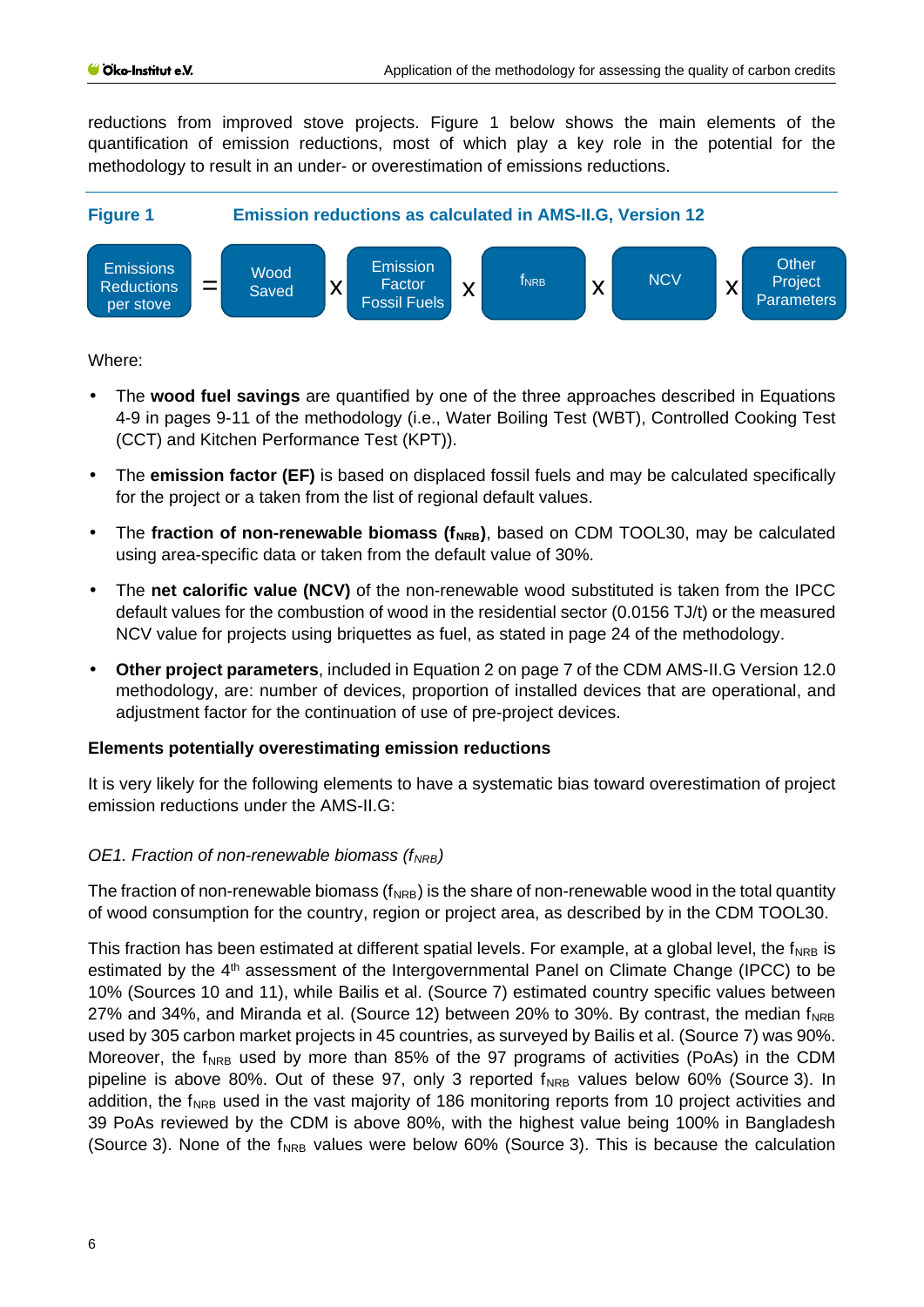approaches that are allowed in the methodology and tool can lead to much higher values than the more detailed spatial analysis approaches used in the literature to more accurately assess fNRB.

When the CDM Tool 30 was introduced in 2017, it included a conservative default value of 30% as one of the options for project developers, which was much lower than the values being used in carbon market projects at the time. The value was based on the work of Bailis et al. (Source 7) and was therefore in the middle of the range of 27-34% from that peer-reviewed study.

However, project developers were also given the option to determine country-specific, or even locality-specific, f<sub>NRB</sub> values based on local studies. This explains why Bailis et al. (2020), in the Carbon Initiative for Development (Ci-Dev) review of the  $f_{NRB}$  in efficient cooking projects, noted that "since November 2017, when TOOL30 was approved, only eight registered programs of activities have adopted the tool, and just one has elected to use the conservative default value of 30%. The remaining programs of activities have all calculated their own  $f_{NRB}$  values, ranging from 82% to 97%, which are much higher than (the more detailed spatial modelling using) WISDOM-derived values" (Source 8). This also explains why out of the 186 monitoring reports mentioned above, only 1 PoA used an approved standardized baseline value,  $51\%$  determined the values for the  $f_{NRB}$  through default values adopted by the CDM Executive Board, and the remaining 48% calculated values based on international reports and statistics, such as publications from the Food and Agriculture Organization by the United Nations (FAO) and Intergovernmental Panel on Climate Change (IPCC) (Source 3).

While it is possible that cookstove projects registered under carbon crediting programs could be implemented in geographical areas with higher  $f_{NRB}$  values, it appears unlikely that the true (unknown) values for  $f_{NRB}$  are significantly higher in these projects than the values from the literature. Projects registered under carbon crediting programs have been implemented in many different regions, including deforestation hotspots but also areas where the literature suggests that the values f<sub>NRB</sub> are much lower than the values used by registered projects.

In December 2020, the CDM Executive Board (CDM EB 108) considered the recommendation from the Methodologies Panel (MP) to cap the  $f_{NRB}$  at 60% and only allow for higher values under specific conditions. The Board did not decide on this recommendation but requested the MP to conduct additional analysis and explore alternative parameters to ensure this parameter is not overestimated (Source 3). This analysis has not yet been concluded.

## Overestimation likelihood

Even with the revisions to the methodology and tool over the last few years, including the Concept Note with the considerations from CDM EB 108, project developers can still choose to calculate a project-specific f<sub>NRB</sub> using Equations 1, 2, 3, and 4 on pages 4-6 of the CDM Tool 30 (Source 2), which involve input parameters of high uncertainty that may be estimated using less reliable options and data sources than the more detailed spatial modelling approaches used in literature (Source 8). One of these key parameters is the mean annual increment (MAI), which is used to estimate the annual supply of renewable biomass (RB), which is in turn used to calculate the amount of nonrenewable biomass (NRB). The concepts of annual increment and sustainable yield, which are the key concepts underlying  $f_{NRB}$ , are taken from silviculture, where forest stands are well-bounded, planted with a single species, and not subject to other high-impact or simultaneous uses (Source 8). In contrast, the landscapes exploited for wood fuel are often forest mosaics with irregular stands of trees inter-mixed with crops and grazing lands, and they include many types of land cover other than forests, such as gardens, roadsides, live fences, agricultural lands, with undefined boundaries, which are also subject to multiple activities and periodic fires (Source 8). Therefore, there is large uncertainty in this parameter, and project developers are faced with the challenge of estimating MAI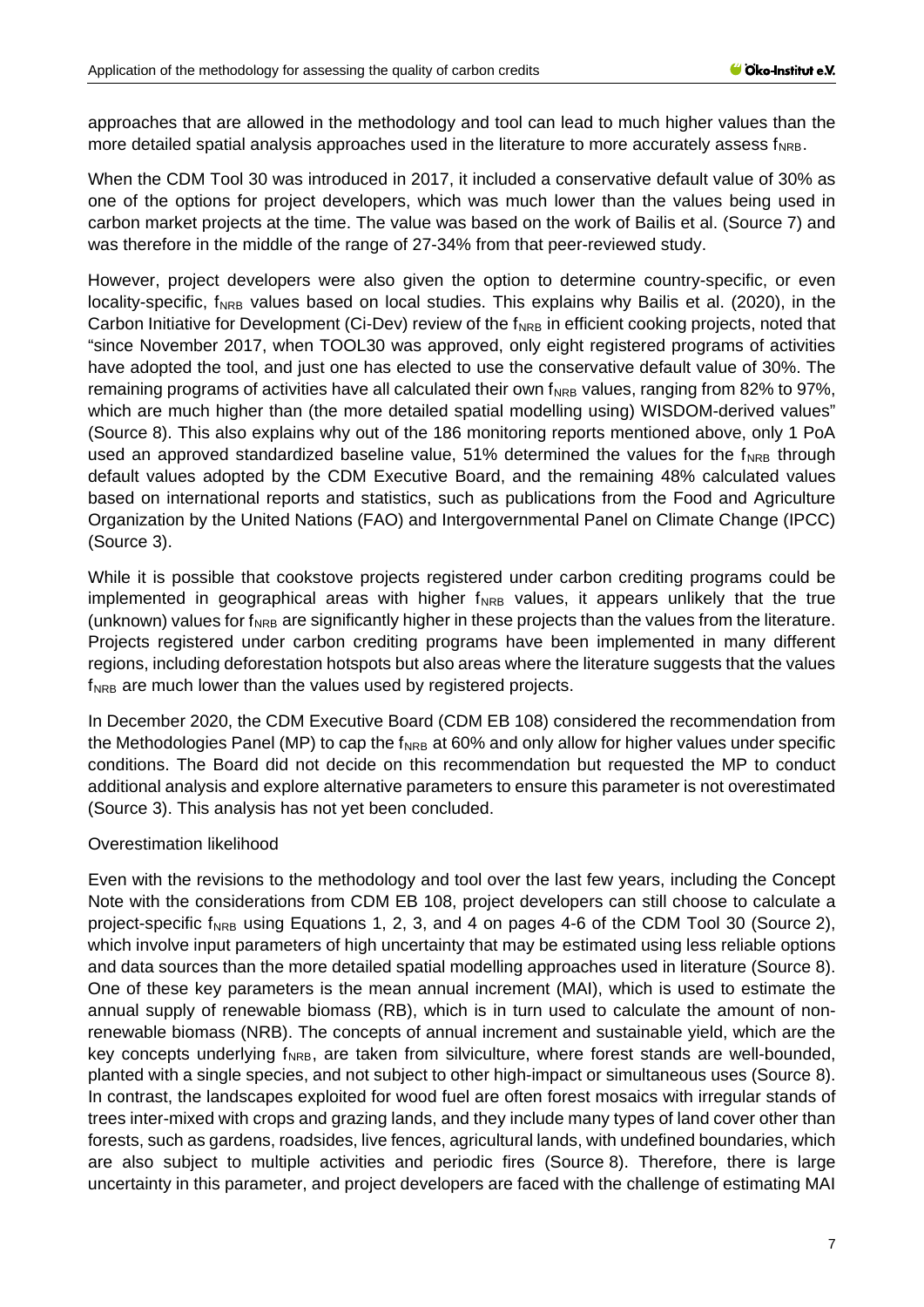to determine the amount of RB. This has led to much higher values of  $f_{NRB}$  used in the projects that have applied the TOOL30 (Source 8), compared to values based on more detailed spatial modelling. Given that the peer-reviewed literature uses much more accurate and reliable approaches to estimate values for  $f_{NRB}$ , it is highly likely that the values used by project developers significantly over-estimate the  $f_{NRB}$ . Since NRB is determined by the quantity of renewable biomass (RB), subtracted from the total consumption (H) of wood, and the underestimation of the total consumption leads to an underestimation of the  $f_{NRB}$ , it is highly likely that the overestimation of the  $f_{NRB}$  lies in the underestimation of the RB.

On the other hand, another element of uncertainty that impacts the estimation of the  $f_{NRB}$ , but in the opposite direction, leading to an underestimation of the  $f_{NRB}$ , is not accounting for illegal or unreported logging and land clearing for crops. This is likely to lead to an underestimation of the biomass depletion rate in the area, an overestimation of the extent of the biomass supplying area, and an overestimation of the regenerative capacity of the land, or in other words, an underestimation of H, overestimation of the RB, and an overestimation of the MAI, respectively.

On the other hand, any changes in the use of land throughout the project lifetime, along with any variations derived from climate change, such as additional heat stress or freezing temperatures, water shortage, pests, and forest fires, will further impact the capacity of the land to re-generate wood supply, represented or characterized by the MAI value. The AMS-II.G and the related tools currently do not account for climate change, illegal logging, and land clearing, which leads to overestimation of the MAI, and of the RB, and, in turn, to underestimation of the  $f_{NRB}$ .

However, as previously discussed, the values for the  $f_{NRB}$  used in projects that have adopted TOOL30 are highly likely to be significantly overestimated, not underestimated, which suggests that ignoring these other elements that underestimate the  $f_{NRB}$  is likely to have a smaller overall impact than that of the elements that are likely to lead to an overestimation of the  $f_{NRB}$ .

To summarize, given the high uncertainty involved with the calculation of MAI and the RB, and given that the calculated  $f_{NRB}$  values for projects in practice are much higher than 30%, it is highly likely that project developers will choose to calculate their own  $f_{NRB}$  values instead of using the 30% default value. They therefore likely overestimate the  $f_{NRB}$ , which leads to overestimation of the emission reductions. The earlier citation from the CiDev report (Source 8) supports this, with almost no new projects choosing the conservative default value, pointing out that challenges remain and that more work is needed to ensure the environmental integrity of cookstove projects under the CDM. This finding is consistent with findings by relevant other studies (Source 5 and 7), including the CDM reviews cited earlier (Source 3).

## Degree of Overestimation

As noted above, for projects applying TOOL30 since November 2017, f<sub>NRB</sub> values range from 82 to 97 percent. Compared to the default value or the 27-34% range found by the Bailis et al (Source 7) study in tropical countries, this could lead to an over-estimation of in the order of **240%** to **360%** (i.e., 82%/34% to 97%/27%).

# *OE2. Wood to charcoal conversion factor*

According to paragraph 35 on page 12 of AMS-II.G, "where charcoal is used as the fuel, the quantity of wood is determined by using the default wood to charcoal conversion factor of 6 kg of firewood,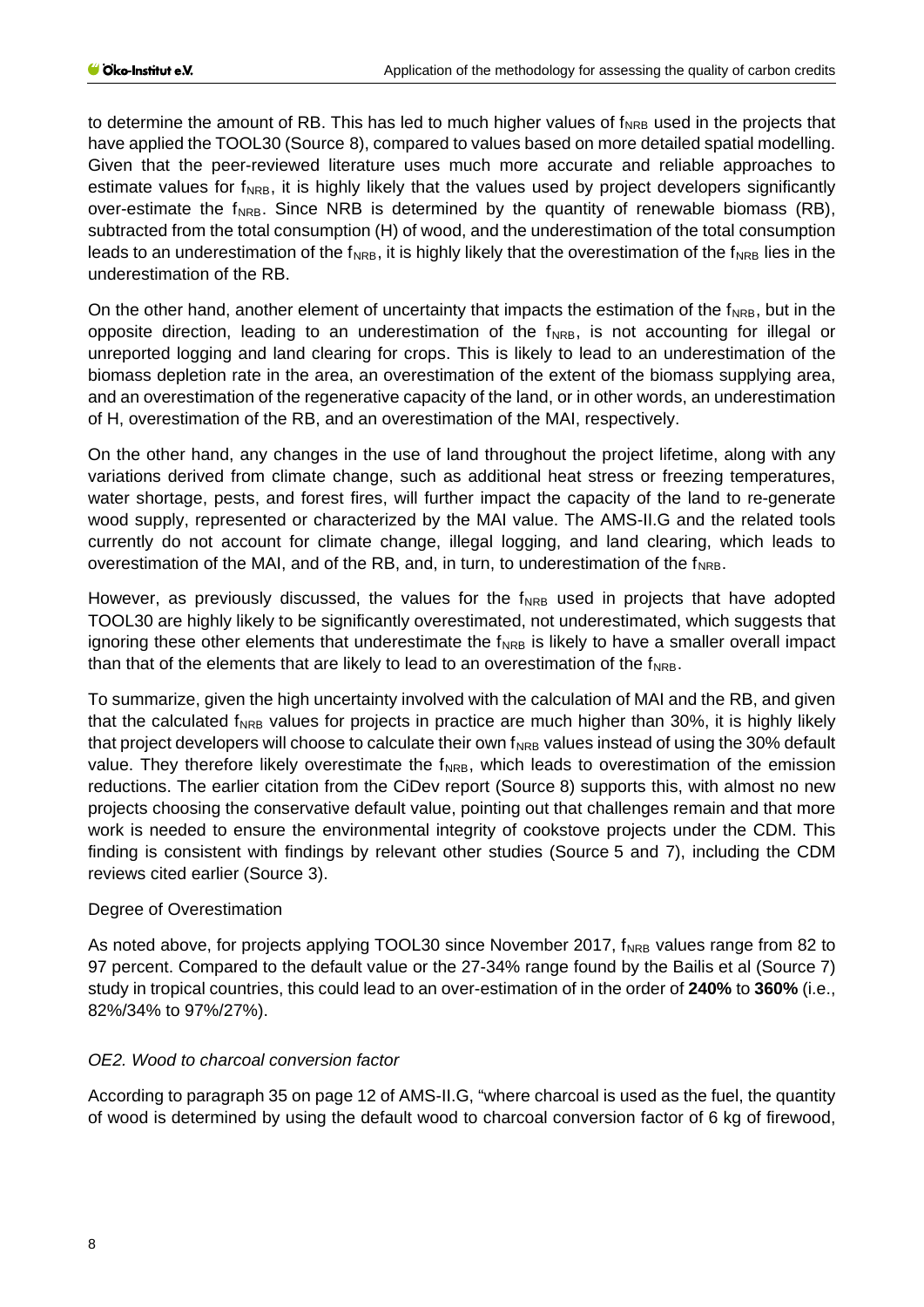on a wet basis[2,](#page-8-0) per kg of charcoal on a dry basis. Alternatively, credible local conversion factors determined from a field study or literature may also be applied."

The review of 49 CDM registered project activities and PoAs for cook stoves showed that 38% involved charcoal, and that the values for the conversion factors used in these projects ranged from **6 to 12**. 74% of the values used the default value of 6 kg, while the remaining 26% used values based on literature, ranging from 7 to 12 kg (Source 3).

This wood to charcoal conversion factor is listed in paragraph 16 of page 5 of the TOOL30 (Source 2). As a source, the Revised 1996 IPCC Guidelines are cited. The Revised 1996 IPCC Guidelines indeed refer on page I.46 of the energy sector to a value of 6 kg of firewood per kg of charcoal in the absence of further information. They state, however, that the typical wood to charcoal conversion factors in many developing countries "would range from 2.5 to 3.5 and rarely beyond this" (Source 23). Given that the CDM is applied in developing countries, the methodology does not refer correctly to the 1996 Revised IPCC Guidelines. In the 2006 IPCC Guidelines (Source 9), the wood to charcoal conversion factor is no longer referenced. In addition, the methodology does not specify under what criteria, threshold, or indicator would a local conversion study be considered "credible".

If the range of 2.5 to 3.5 would be realistic today for developing countries, using the default factor of 6 kg would lead to an overestimation of emission reductions by a factor of two. Using local conversion factors determined from literature, as allowed by the methodology, has previously led to the use of an even larger values than 6, as observed in CDM PoAs in Mozambique, Togo, Kenya, Madagascar, and Rwanda (Source 3).

Recently, the CDM Executive Board considered a recommendation for a cap limiting this parameter to a maximum of 8 kg with exceptions to allow for higher values under specific conditions (CDM EB 108). The Board considered this recommendation and requested the MP to conduct additional analysis and explore alternative parameters to ensure this parameter, along with the  $f_{\text{NRB}}$  and the average woody biomass consumption, are not overestimated (Source 3). This analysis has not yet been concluded.

Overall, it can be concluded that there is considerable uncertainty whether the wood to charcoal conversion factors are appropriate. Comparing both the allowable default factors and the practice in many projects with the Revised 1996 IPCC Guidelines suggests that the factor may be overestimated by a factor of two or more, leading to an overestimation of overall emission reductions.

## *OE3 Average annual consumption of woody biomass per person*

The average annual consumption of woody biomass per person may be determined under this methodology using a default value of 0.5 tons/capita/year, historical data or sample surveys, or national/regional values approved as standardized baselines (Source 3). The default value of 0.5 tons/capita/year was derived in 2013 by the Small-Scale Working Group of the CDM, based on an analysis of projects, the literature, and the minimum energy demand for cooking (Source 24). Both data from projects and the literature confirmed that this value is a typical value to be expected for these types of projects. Since the higher the rate of wood consumption, the higher the resulting biomass saved, and the more carbon credits generated by the project, the use of lower values is more conservative than the use of higher values.

<span id="page-8-0"></span><sup>2</sup> The term 'wet basis' assumes that the wood is 'air-dried' as is specified in the IPCC default table (Source 23)**.**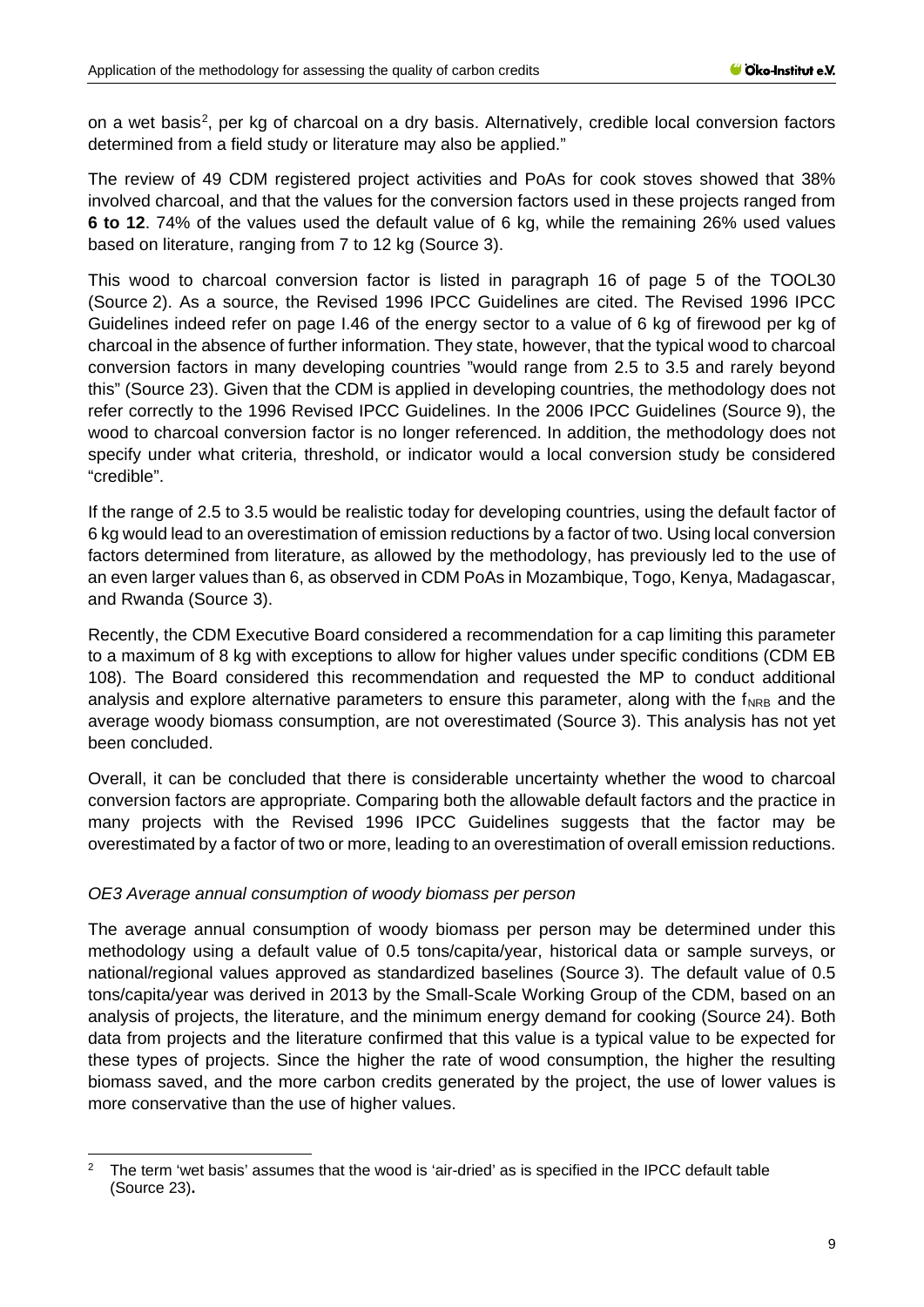Only around 1% of the monitoring reports for CDM cookstove projects reviewed by the UNFCCC Secretariat for the Methodologies Panel used the default value of 0.5 tons/capita/year. The rest were calculated with the  $2<sup>nd</sup>$  and  $3<sup>rd</sup>$  options: 64% calculated the woody biomass consumption from primary data and 34% from secondary data based on literature (Source 3). The values from projects that calculated this parameter are, not surprisingly, well above the default value. The consumption per capita per year reported in CDM project design documents (PDD) averages 0.75 tons/capita/year for Asia and Sub-Saharan Africa, 0.83 tons/capita/year for the Middle East and North Africa, and 1.34 tons/capita/year for Latin America (Source 3), all of them well above the default value of 0.5 tons/capita/year.

In December 2020, the Methodologies Panel recommended a cap of 0.9 tons per person for the average annual consumption of woody biomass, with exceptions for higher values under certain conditions. This cap is based on data from the United Nations and Demographic and Health Surveys Program and considers an additional standard deviation of 0.38 above the average expected value of 0.52 (0.52+0.38) (Source 3). The Board also requested the Methodologies Panel to conduct additional analysis and explore alternative means to ensure this parameter is not overestimated (Source 3). This analysis has not yet been concluded.

Overall, it seems likely that the woody biomass consumption is over-estimated in many projects. Given that the average values reported in PDDs are 50-75% higher than the default value (which is meant to be a typical value not a conservative one), the level of overestimation could be significant for many projects.

## *OE4 Behavioral patterns*

#### Stove stacking

Efficient cookstove projects are meant to displace pre-existing cookstoves. However, the preexisting stoves may also be kept and used for different purposes, a phenomenon called "stove stacking". In these cases, the efficient cookstoves have not fully replaced the previous consumption of biomass in traditional stoves. Thus, some of the fuel savings estimated, which assumed 100% of the cooking would take place with a single, new, device, provided by the project, will not take place in reality, leading to an overestimation of emission reductions.

Paragraph 34 on page 11 of AMS-II.G provides guidance for when two project devices are installed per household, in which case the total baseline wood consumption is divided between the two devices, and when possible, details on the thermal capacity, utilization hours, weighted average thermal output may be used to determine the savings of baseline consumption for each device.

However, this guidance, along with Equations 10 and 11 of the methodology, refers to two project devices being in use simultaneously over the crediting period, not one new and one old device, although the same criteria could be adapted to address stove stacking.

The methodology does include an adjustment factor to account for the continued use of a baseline stove, although it is less clear how this would be monitored and verified. Therefore, the degree to which this behavioural element would result in overestimation is unknown.

## *OE5 Cumulative adoption rate / Project implementation rate*

The parameters concerning usage rate in Figure 1 do not include the adoption rate specifically. Whether or not the "proportion of installed devices that are operational" reported by project developers may ultimately consider the periodic adoption of project cookstoves, where applicable,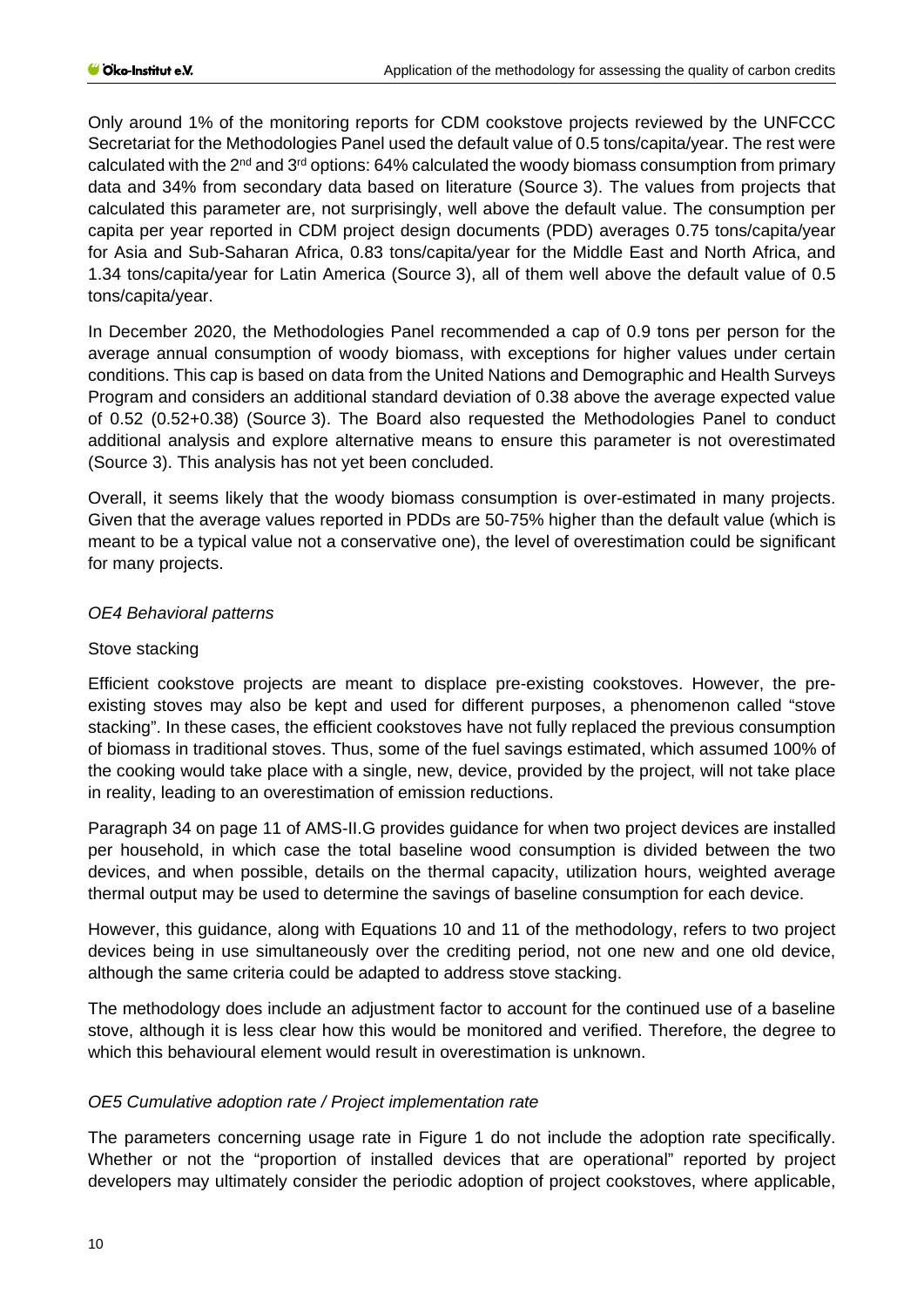would be under the discretion of project developers, since the cumulative adoption rate is not specifically addressed by the methodology.

Un-accounting for the fact that not all of the project cookstoves may become operational since the start of the project overestimates project emission reductions.

#### **Elements potentially underestimating emission reductions:**

It is very likely for the following elements to have a systematic bias toward underestimating project emission reductions under the methodology AMS-II.G.

## *UE1 Baseline emission factor based on fossil fuels*

The emission factor (EF) used to estimate emission reductions in **Figure 1** is based on displaced fossil fuels and can either be calculated or be chosen from the default regional values listed on paragraph 25, page 8, of AMS-II.G, shown further below in **Table 2**.

Emission factors are based on the assumption that in the absence of the project, cooking would take place with the combustion of fossil fuels, as described in paragraph 23 of page 6 of the methodology, which is incongruent with the project type described on page 3 of the AMS-II.G, which addresses the reduction of non-renewable biomass combustion (and therefore excludes fossil fuel based baselines).

As noted in page 137 of Cames et al. (Source 5), this was the CDM Executive Board's solution to the fact that the only forestry-related project types allowed under the CDM were afforestation and reforestation – which does not include avoiding forest loss or degradation.

#### Underestimation likelihood

Using the emission factor for fossil fuels underestimates emissions reductions. As shown in **Table 1** below, the emission factor for the combustion of both wood and charcoal, which is 112 t  $CO<sub>2</sub>/TJ$ according to the IPCC (Source 9) is the highest among the fuels commonly used in household applications, such as cooking, which makes any emission factor below 112 tCO<sub>2</sub>/TJ lead to underestimation of emission reductions for projects using wood or charcoal as the baseline fuel. In this scenario, all of the values presented in **Table 2**, corresponding to the regional default values established by the methodology, are well below the default emission factor for  $CO<sub>2</sub>$  from the combustion of wood.

Therefore, for projects using wood or charcoal as a baseline fuel, estimating the emission factor as the average of a selected mix of fossil fuels in the proportion determined as most appropriate for the project location, or chosen from the regional default values listed in **Table 2**, this part of the methodology, requiring the use of emission factors from displaced fossil fuels in wood or charcoal fuel improved cookstove projects, will very likely lead to an underestimation of emission reductions.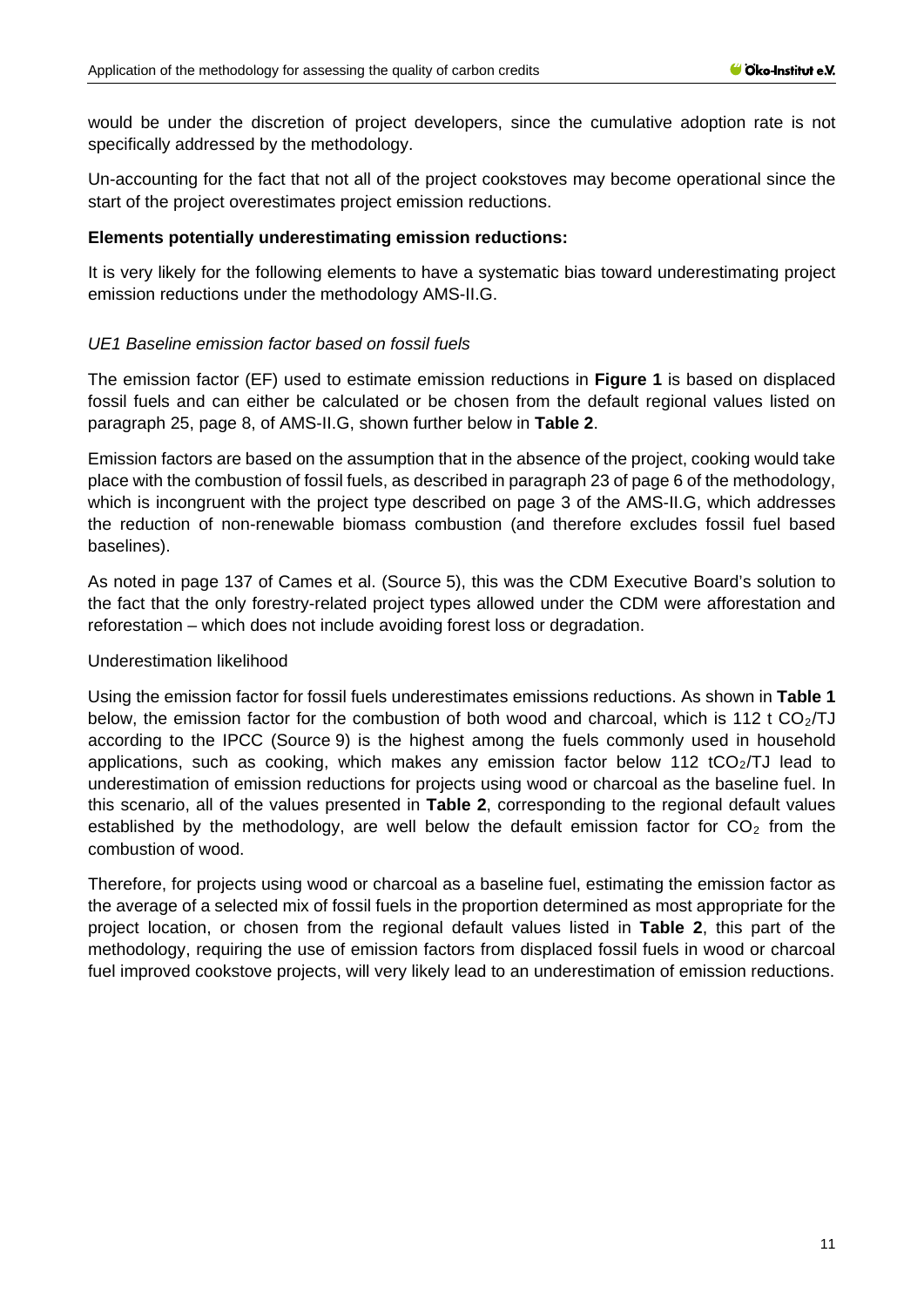| ascending order according to LFs for $0.02$ |                                 |                                |                                 |
|---------------------------------------------|---------------------------------|--------------------------------|---------------------------------|
| <b>FUEL</b>                                 | <b>DEFAULT CO2 EF</b><br>(t/TJ) | <b>DEFAULT CH4 EF</b><br>(tTJ) | <b>DEFAULT N2O EF</b><br>(t/TJ) |
| Liquefied petroleum gas (LPG)               | 63.1                            | 0.005                          | 0.0001                          |
| Kerosene                                    | 71.9                            | 0.01                           | 0.0006                          |
| Coal                                        | 94.6                            | 0.3                            | 0.0015                          |
| Wood                                        | 112                             | 0.3                            | 0.004                           |
| Charcoal                                    | 112                             | 0.2                            | 0.001                           |

## **Table 1 IPCC default emission factors (EF) for common household fuels (6), in ascending order according to EFs for CO2**

## Degree of underestimation

The degree of underestimation will depend on the percentage determined for each of the displaced fossil fuels in the matrix, which will in turn determine the emission factor used to estimate the total fuel saved. For projects using both wood and charcoal as a baseline fuel, the higher the resulting emission factor, the lower the degree of underestimation.

Also, the higher the emission factor, the higher the resulting emissions reductions according to **Figure 1**, and thus the higher the profitability of the project, which is why project developers are assumed to be inclined towards the estimation alternative that results in the highest possible emission factor.

**Table 2** shows the regional default emission factors presented by the methodology. The choice of regional default emission factors ranges from 57.8 to 85.7 tCO2e/TJ, while the individual fossil fuel emission factors that are used for the calculated EF range, as shown in **Table 1**, from 56.1 to 94  $tCO<sub>2</sub>e/TJ$ , the latter being the EF for  $CO<sub>2</sub>$  from the combustion of coal, which is not even commonly used for cooking in most countries. LPG and kerosene, which have Efs of 63.1 tCO<sub>2</sub>e/TJ and 71.9  $tCO<sub>2</sub>e/TJ$ , respectively, are the fuels most likely to be used by similar consumers in the absence of wood. All these emission factors are well below the emission factor for  $CO<sub>2</sub>$  from the combustion of wood, which is 112 tCO2e/TJ.

# **Table 2 Default regional emission factors (EF), in ascending order, used under the CDM AMS-II.G Version 12 methodology in paragraph 25, page 8**

| <b>REGION</b>                   | <b>DEFAULT EF</b><br>( $t CO2 e/TJ$ ) |
|---------------------------------|---------------------------------------|
| Europe and Central Asia         | 57.8                                  |
| Middle East and North Africa    | 63.9                                  |
| South Asia                      | 64.4                                  |
| Latin America and the Caribbean | 68.6                                  |
| Sub-Saharan Africa              | 73.2                                  |
| East Asia and the Pacific       | 85.7                                  |

Therefore, the degree of underestimation depends on the final value of emission factor, and may range from 17% to 49%, with the highest values corresponding to projects using the lowest Efs (i.e., 57.8 tCO2e/TJ for Europe and Central Asia).

However, because project developers will choose the quantification alternative resulting in the highest emission reductions, and using host country values to determine a matrix of displaced fuels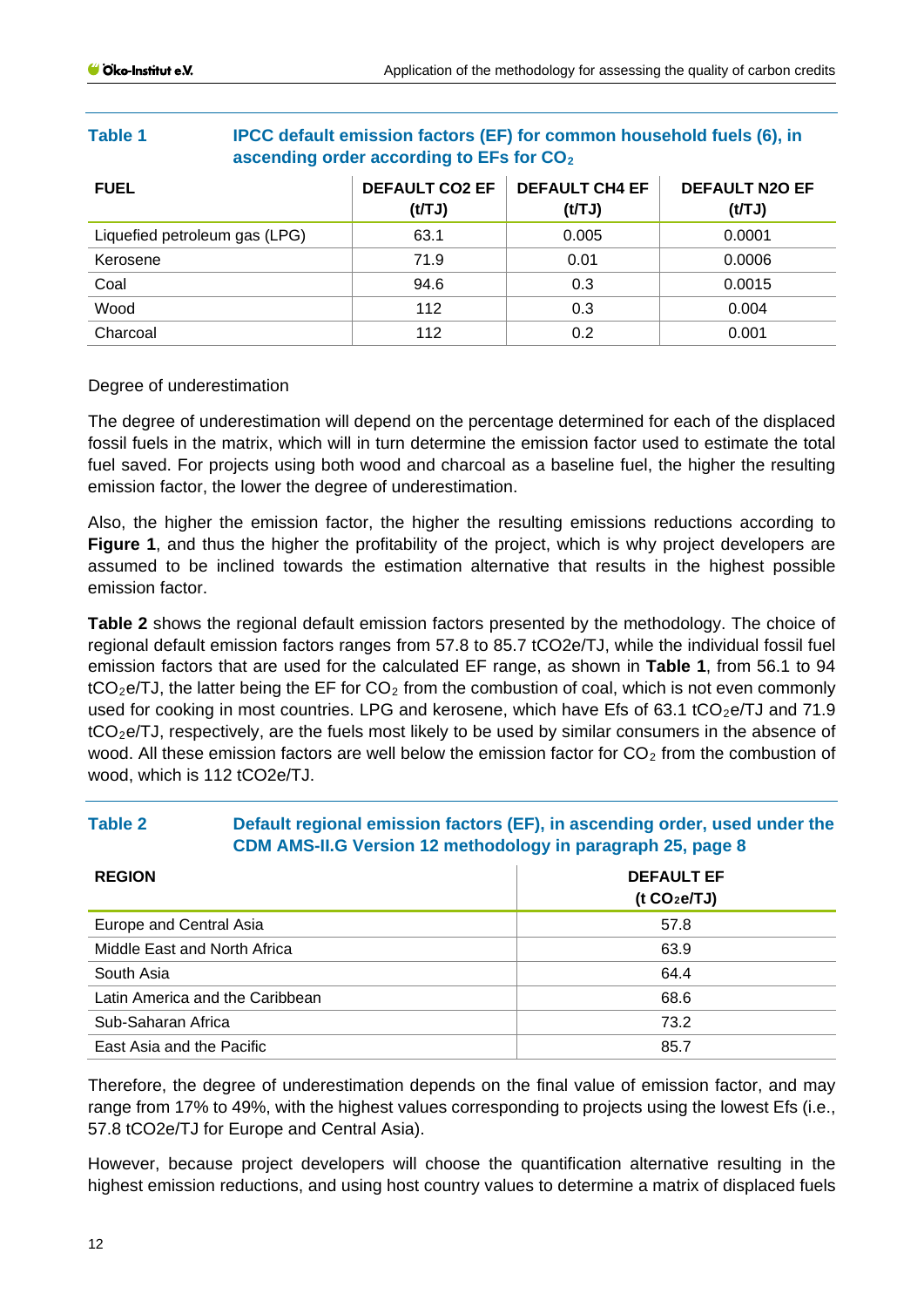may lead, in some cases, to an EF higher than the regional default values, the underestimation of emissions reductions will likely tend to be somewhat lower than based on the regional default values.

## **Elements with uncertain impact**

The following elements introduce uncertainty. However, assessing whether they lead to systematic under or overestimation of project emission reductions, requires a more detailed analysis.

## *U1 Fuel saved*

The **wood fuel savings** are quantified by one of the following three methodologies, as described in Equations 4-9 in pages 9-11 of the methodology, all of which involve uncertainty:

- Thermal Energy Output (TEO) of the stove, combined with different efficiencies for project and baseline cooking devices.
- Kitchen Performance Test (KPT), which is a field-based method that better represents cooking behavior but yields high uncertainty in the measurements, since sources of error are difficult to control (Source 4).
- Water Boiling Test (WBT) which is a laboratory-based method that is standardized and replicable, with the additional advantages of simplicity and reduced costs, but with a lower accuracy level due to under-representation of cooking habits (Source 10) as well as reliance on default values for baseline cookstove biomass consumption (Source 4).
- Controlled Cooking Test (CCT) which is laboratory-based method that demonstrates what is possible under ideal conditions, but not necessarily what occurs under daily use (Source 4).

As for the WBT, the accuracy of this method has been called into question by Abeliotis & Pakula (2013), who found that stove performance does not necessarily translate to cooking actual meals in households (Source 13), and by Berrueta et al. (2008), who evaluated the performance of a stove designed primarily for tortilla-making by using all three tests and found that the WBT "gave little indication of the overall performance of the stove in rural communities" (Source 16). Furthermore, Cames et al. (2016) indicate that evidence suggests the Water Boiling Test (WBT) is not an appropriate tool and should be removed from the CDM methodology (Source 5).

Whether the different approaches other than KPT consistently over- or under-estimate biomass savings and emission reductions is not clear.

## U2 Ex-ante estimate of f<sub>NRB</sub>

Paragraph 27 on page 9 of the methodology AMS-II.G provides two options for the timing of the calculation of the  $f_{NRB}$ : ex-ante, before the emission reductions take place and determined only once during the crediting period, and ex-post, after the emission reductions take place, at an annual basis (Source 1). Estimating the  $f_{NRB}$  once for the entire crediting period, without re-evaluating circumstances that may arise unexpectedly year by year, is an approach that may lead to an overor underestimation of emission reductions. However, the magnitude and direction of impact requires further analysis.

## *U3 Efficiency losses*

The methodology AMS-II.G addresses the loss of efficiency through one of the following four alternatives, all of which apply for projects estimating fuel savings through the thermal energy output and water boiling tests only: a) assuming a constant linear decrease, b) assuming no decrease at all, justified through national standards or appropriate certifying agent, c) measuring the decrease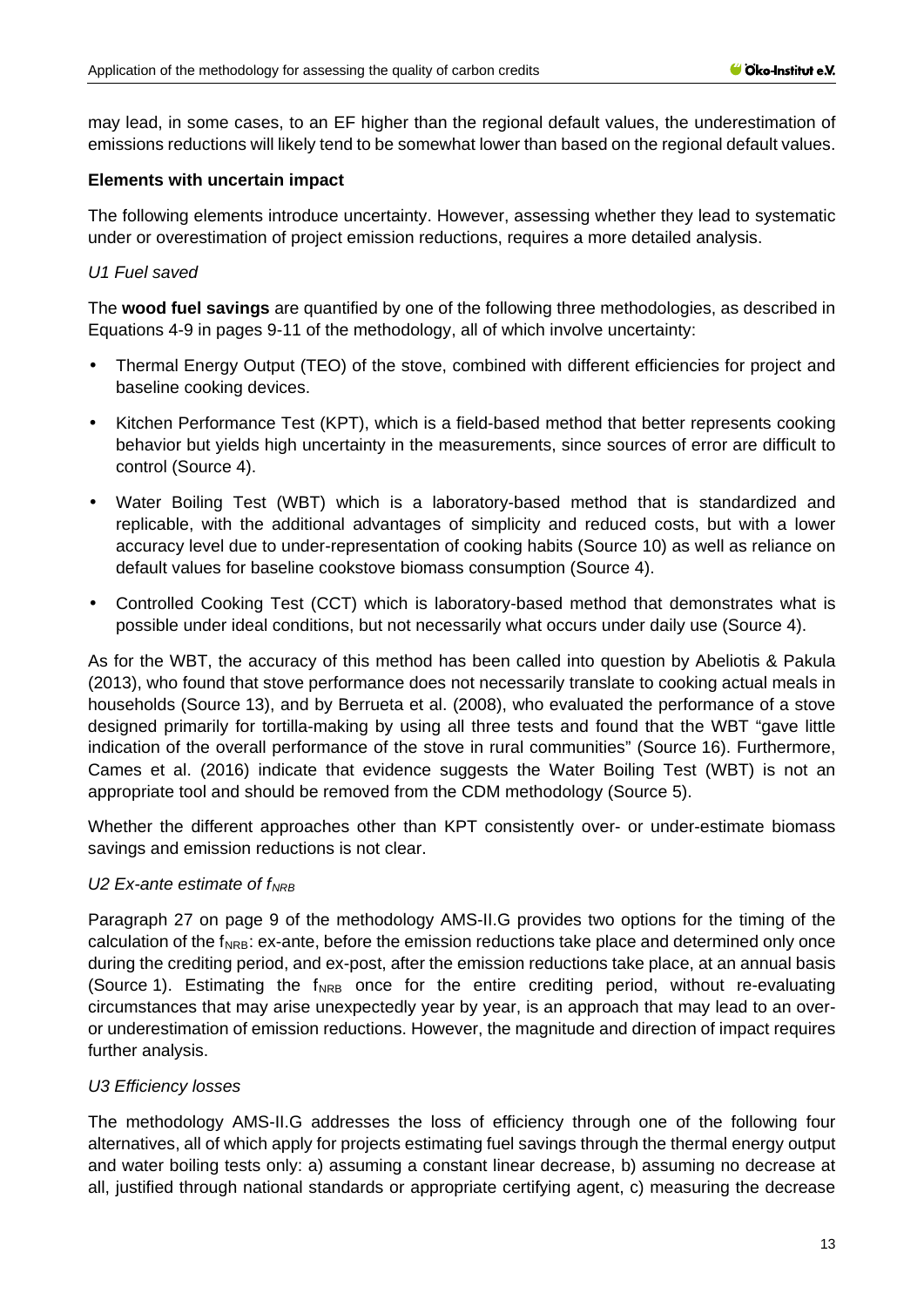for the first batch only, or d) measuring a representative sample for each batch annually. When project participants use the first batch approach (option c), the methodology specifies that project developers shall describe the measures taken to ensure all batches receive the same level of quality control in the maintenance and replacements during the crediting period as the first batch, and that the actions must be described in the monitoring reports. However, this statement does not mandate the need for maintenance or replacements themselves, but rather the need for comparability in the assessment criteria between the first batch and the following ones. For the rest of the options (a, b, and d), no further mention is made regarding maintenance and repair. Whether or not these issues are considered is under the discretion of project developers, although any degradation of efficiency will be picked up by option d) directly.

On the other hand, for projects estimating fuel savings through the other two methods allowed under the methodology, the kitchen performance test (KPT) and the controlled cooking test (CCT), the loss of efficiency due to aging is expected to be reflected through changes in the specific fuel consumption, captured by the project performance tests themselves. The KPT and the CCT shall be conducted in representative households, and for the CCT, the representative devices chosen must have been subject to the regular process of replacement/maintenance since the beginning. Furthermore, Parameter table 14 of the methodology specifies that the measurement procedures for the efficiency of the project cookstoves should be able to demonstrate that comparable repair and maintenance practices are undertaken on all project stoves.

The evaluation of the improved biomass cookstoves under real-world conditions has shown that they often have lower efficiency than expected, and in many cases, limited long-run health and environmental impacts, as the households use these stoves irregularly and inappropriately, fail to maintain them, and their usage declines over time (Source 17 to 20). In addition, other authors have previously noted the need to address mid- and long-term needs of maintenance, repair, or replacement to support their sustained use under various improved cookstove programs (Source 21 and 22).

Therefore, although the methodology AMS-II.G addresses a drop of efficiency during the project lifetime due to aging as a mandatory requirement on paragraph 37 (i.e. need for repairs and maintenance), there could be cases where the actual decline in efficiency is different from the assumed linear increase or the assumption of no decline, even when the latter is proposed by the manufacturer. The degree to which the unaccounted loss of efficiency can impact the emission reduction calculations is unknown, however, and would require further research to be defined.

## *U4 Other elements introducing uncertainty*

Other elements addressed by the AMS-II.G that introduce uncertainty are:

- ä, Stove lifetime (years)
- Rated thermal capacity of stoves (BTUs)
- Specific fuel consumption rates (tons of fuel/hour or tons of fuel/unit output)
- Average number of persons per household (number of persons)
- Usage rate parameters:
	- o Stove utilization time (hours/year)
	- o Number of devices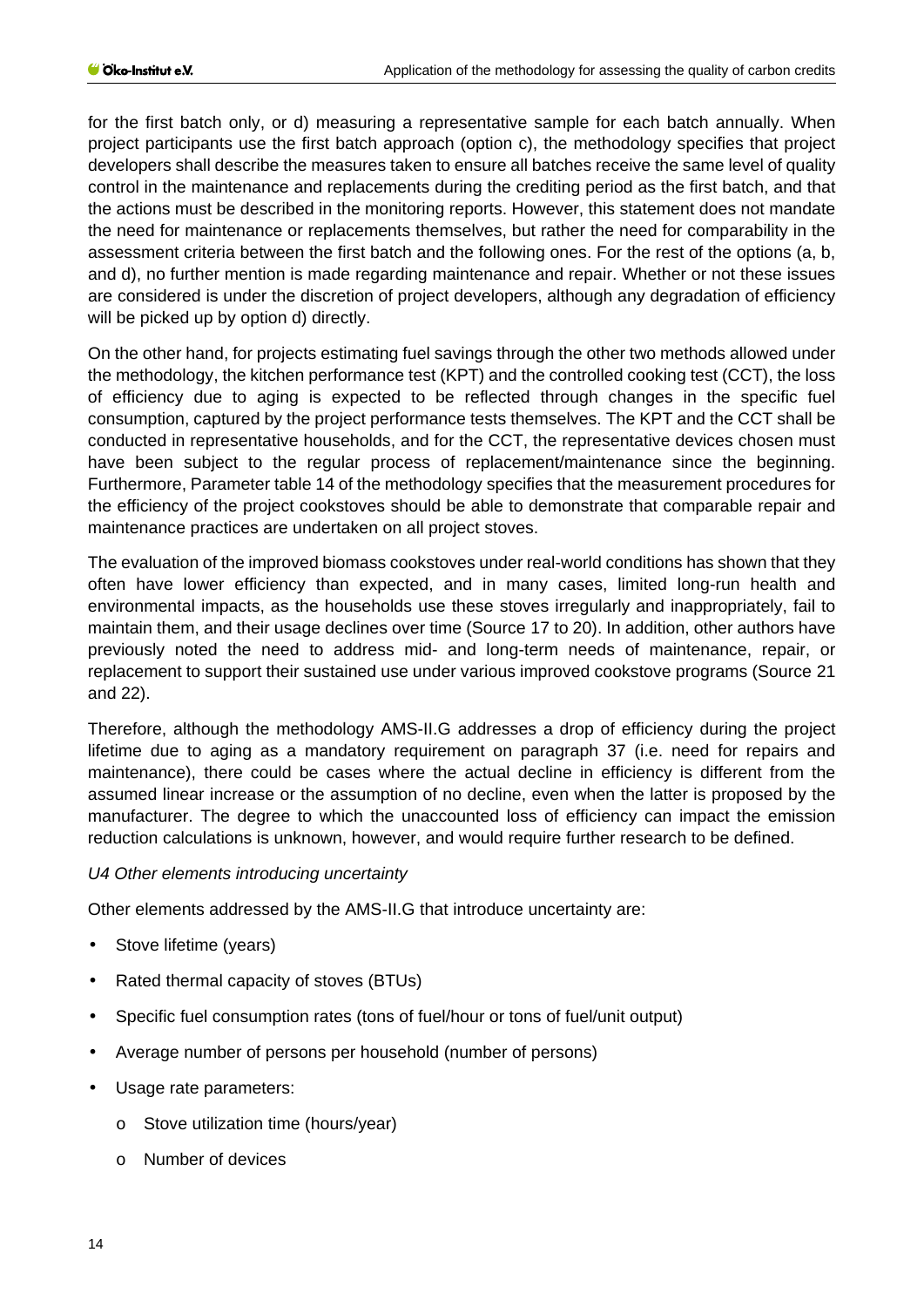- o proportion of installed devices that are operational
- o Adjustment factor for the continuation of use of pre-project devices

While these variables do introduce uncertainty, the direction and magnitude of the uncertainty is not known.

#### **Summary and conclusion**

**Table 3** summarizes the results of the assessment and, where possible, presents the potential impact on the quantification of emission reductions for each of the previously discussed elements.

| Table 3                                                  | <b>Relevant elements of assessment and qualitative ratings</b>                |                                                                   |                                                                                                                                                                                                                                                                    |  |  |
|----------------------------------------------------------|-------------------------------------------------------------------------------|-------------------------------------------------------------------|--------------------------------------------------------------------------------------------------------------------------------------------------------------------------------------------------------------------------------------------------------------------|--|--|
| <b>Element</b>                                           | <b>Fraction of</b><br>projects<br>affected by<br>this<br>element <sup>3</sup> | Average degree of<br>under- or<br>overestimation where<br>element | Variability among projects where element<br>materializes <sup>4</sup>                                                                                                                                                                                              |  |  |
| Elements potentially overestimating emission reductions  |                                                                               |                                                                   |                                                                                                                                                                                                                                                                    |  |  |
| OE1 Fraction of<br>non-renewable<br>biomass (fNRB)       | High                                                                          | High<br>(on the order of 300%)                                    | Low. In practice, since the adoption of<br>TOOL30, f <sub>NRB</sub> values for projects have ranged<br>from 82-97%, while only one project has used<br>the 30% default parameter. Previously, the<br>median surveyed for 305 projects for 45<br>countries was 90%. |  |  |
| OE2 Charcoal<br>conversion<br>factor                     | High                                                                          | High                                                              | Unknown                                                                                                                                                                                                                                                            |  |  |
| OE3 Average<br>annual<br>consumption of<br>woody biomass | High                                                                          | High                                                              | High. Average values are 50-75% of default<br>value, so actual project-specific range would<br>be even higher.                                                                                                                                                     |  |  |

<span id="page-14-0"></span><sup>&</sup>lt;sup>3</sup> This parameter refers to the likely fraction of individual projects (applying the same methodology) that are affected by this element, considering the potential portfolio of projects. "Low" indicates that the element is estimated to be relevant for less than one third of the projects, "Medium" for one to two thirds of the projects, "High" for more than two third of the projects, and "All" for all of the projects. "Unknown" indicates that no information on the likely fraction of projects affected is available.

<span id="page-14-1"></span><sup>&</sup>lt;sup>4</sup> This refers to the variability with respect to the element among those projects for which the element materializes. "Low" means that the variability of the relevant element among the projects is at most  $\pm 10\%$ based on a 95% confidence interval. For example, an emission factor may be estimated to vary between values from 18 and 22 among projects, with 20 being the mean value. "Medium" refers to a variability of at most ±30%, and "High" of more than ±30%.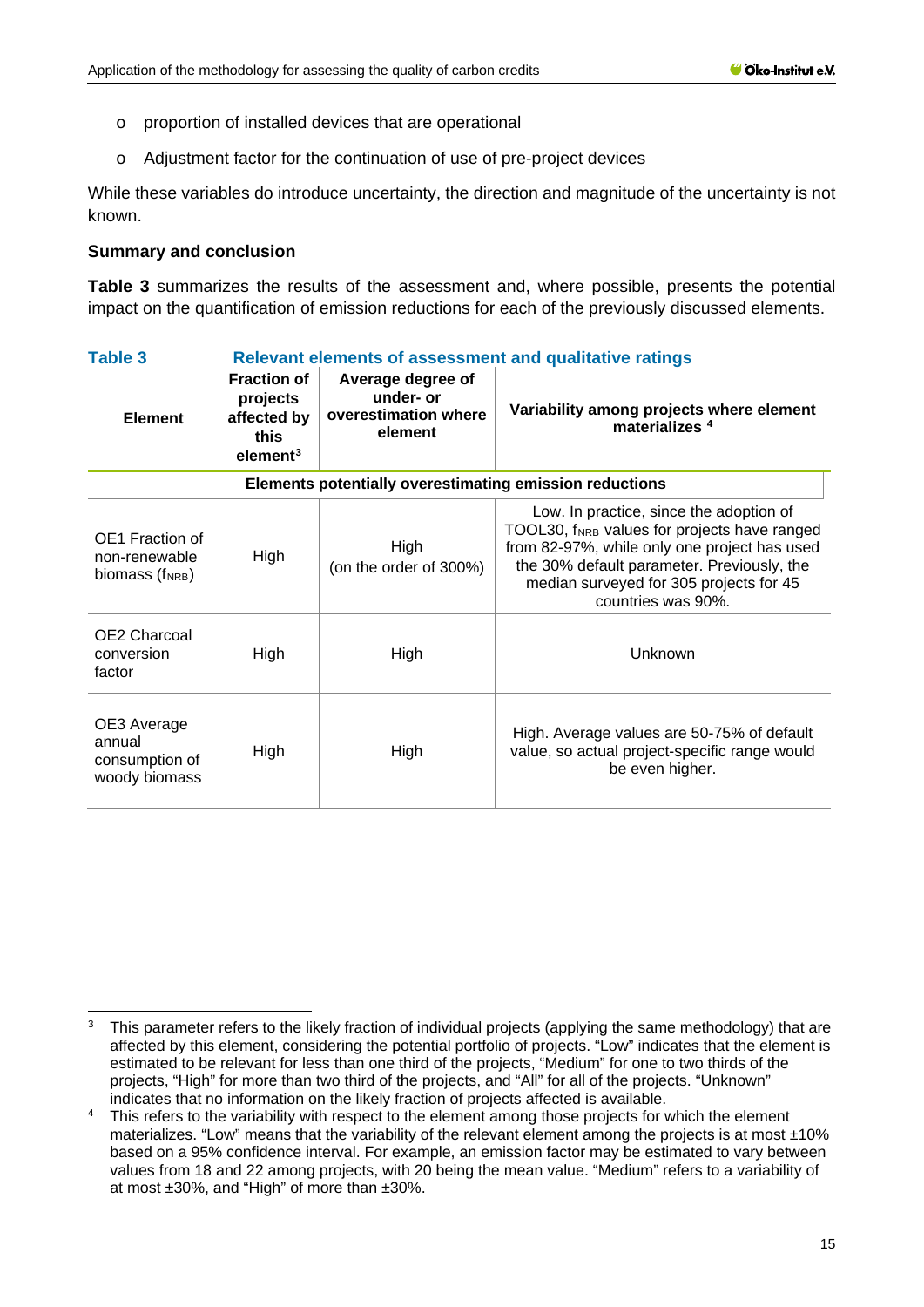| OE4 Behavioural<br>patterns: stove<br>stacking, decline<br>in efficiency              | Unknown | Unknown                                                      | Unknown                                                                           |  |
|---------------------------------------------------------------------------------------|---------|--------------------------------------------------------------|-----------------------------------------------------------------------------------|--|
| OE5 Adoption<br>rate                                                                  | Unknown | Unknown                                                      | Unknown                                                                           |  |
| Elements potentially underestimating emission reductions                              |         |                                                              |                                                                                   |  |
| <b>UE1 Emission</b><br>factor (EF)<br>based on fossil<br>fuels, wood fuel<br>projects | High    | Medium-High<br>(with an approximate<br>range of 17% to 49%). | Low. The actual woody biomass emission<br>factor is likely to vary not very much. |  |
|                                                                                       |         | Elements with unknown impact                                 |                                                                                   |  |
| U1 Biomass fuel<br>savings                                                            | Unknown | Unknown                                                      | Unknown                                                                           |  |
| U2 Ex-ante<br>estimate of f <sub>NRB</sub>                                            | Unknown | Unknown                                                      | Unknown                                                                           |  |
| U3. Efficiency<br>losses                                                              | Unknown | Unknown                                                      | Unknown                                                                           |  |
| U4 Other<br>elements<br>introducing<br>uncertainty                                    | Unknown | Unknown                                                      | Unknown                                                                           |  |

Overall, the very likely overestimation of  $f_{NRB}$  has the largest impact on emission reduction quantification for cookstove projects. The magnitude of over-estimation exceeds by far the known magnitude of underestimation (i.e., due to the choice of baseline emission factors based on fossil fuels rather than wood or charcoal). Other factors also contribute to uncertainty, either with an unknown direction or with a tendency to overestimate emission reductions.

In conclusion, it is very likely that the overall emission reductions are significantly overestimated, considering the uncertainty in quantifying the emissions reductions, and the degree of overestimation is very likely to be significantly greater than 30%.

Supporting the conclusion of this assessment regarding the significant overestimation of emission reductions, are the conclusions by Bailis et al. (Source 7), indicating that project developers are very likely overstating the emission reduction potential of improved stoves, and by Cames et al. (Source 5) indicating that cookstove projects under the CDM are likely to be over estimating emission reductions considerably, due to a number of unrealistic assumptions and default values. Cames et al (Source 5) further recommend that cookstove methodologies be revised considerably, including more appropriate values for the fraction of non-renewable biomass, for efficient wood cookstove projects to remain eligible (Source 5).